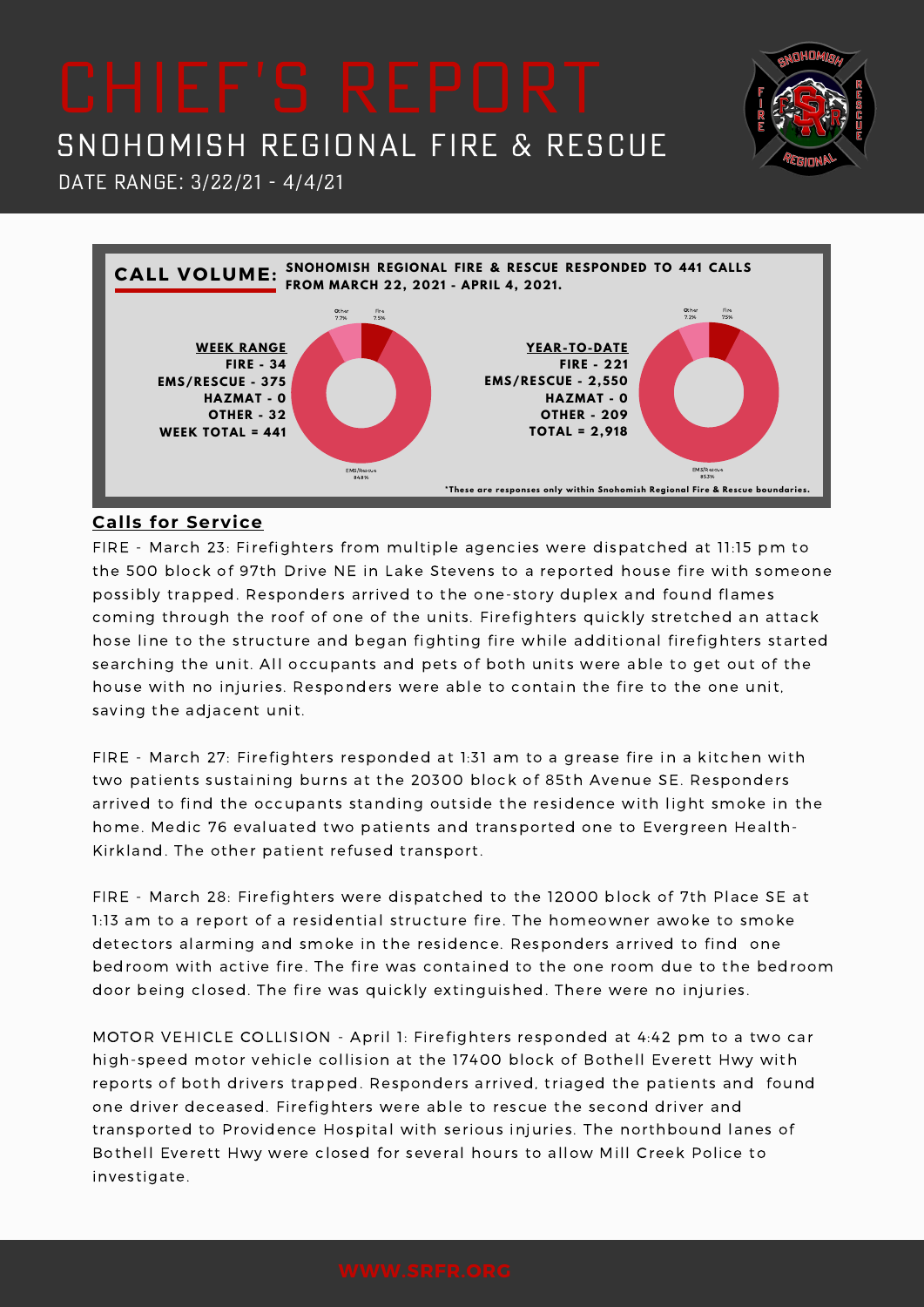# SNOHOMISH REGIONAL FIRE & RESCUE



Date Range: 3/22/21 - 4/4/21

### **Chief**

Representative April Berg has informed the District that House Bill 1159 has cleared the Senate and is now on its way to the Governor's desk for his final approval. House Bill 1159 allows fire districts comprised of five commissioners to go to seven commissioners by vote of the people.

### **Administration**

- Congratulations to Debbie Jennings on her retirement March 30th, 2021.
- The Administrative group now has pictures and direct dials on Staff Directory section of the internal website.
- The Revenue Planning Committee will hold its first meeting on April 14th to evaluate funding options like a fire levy lid-lift or a fire benefit charge and to provide thoughts and recommendations regarding a forward-moving direction for sustainable organizational funding.

### **Operations**

- Chief Officers conducted three company inspections. A thank you and job well done to Station 33 C Shift, 77 C Shift, and 81 B Shift respectively. The Stations and apparatus looked clean and organized with all crews performing very well on their training evolutions.
- The Deputy Chief of Operations attended a standing, bi-monthly meeting with regional neighboring fire departments to continue working towards more consistent resource deployment for our high acuity incidents. Fire Departments involved include: Marysville Fire, South County, Everett Fire, Snohomish Regional Fire and Rescue and Snohomish Fire.
- Snohomish Regional Fire and Rescue welcomed nine new part-time firefighters who started initial training on April 1st. The Deputy Chief of Operations met with these members to introduce Snohomish Regional Fire and Rescue and welcome them to the team.

## **Health & Safety**

- The Force Protection group is working to develop guidance for agencies considering the return of administrative staff back into buildings.
- Staff are working on the purchase of a new rowing machine to support firefighter wellness for Station 81. This has been delayed 6 weeks due to manufacturer back order
- Staff are working on adding physical fitness equipment into Operative IQ for future ordering and tracking.
- Staff monitored and researched several COVID alerts over the weekend.
- Staff reached out to external stakeholders to determine what they are seeing in COVID data. Both Snohomish Health District & Providence are seeing low COVID numbers and are hopeful that the data remain stable

## **Strategic Analysis**

- The Strategic planning team held a meeting 4/1/2021 to review goals
- The Standards of Cover team met with the Fitch team to review the data for the Standards of Cover and took a deep dive into the risk matrix. Staff will schedule a follow up meeting to continue refining the risk matrix.